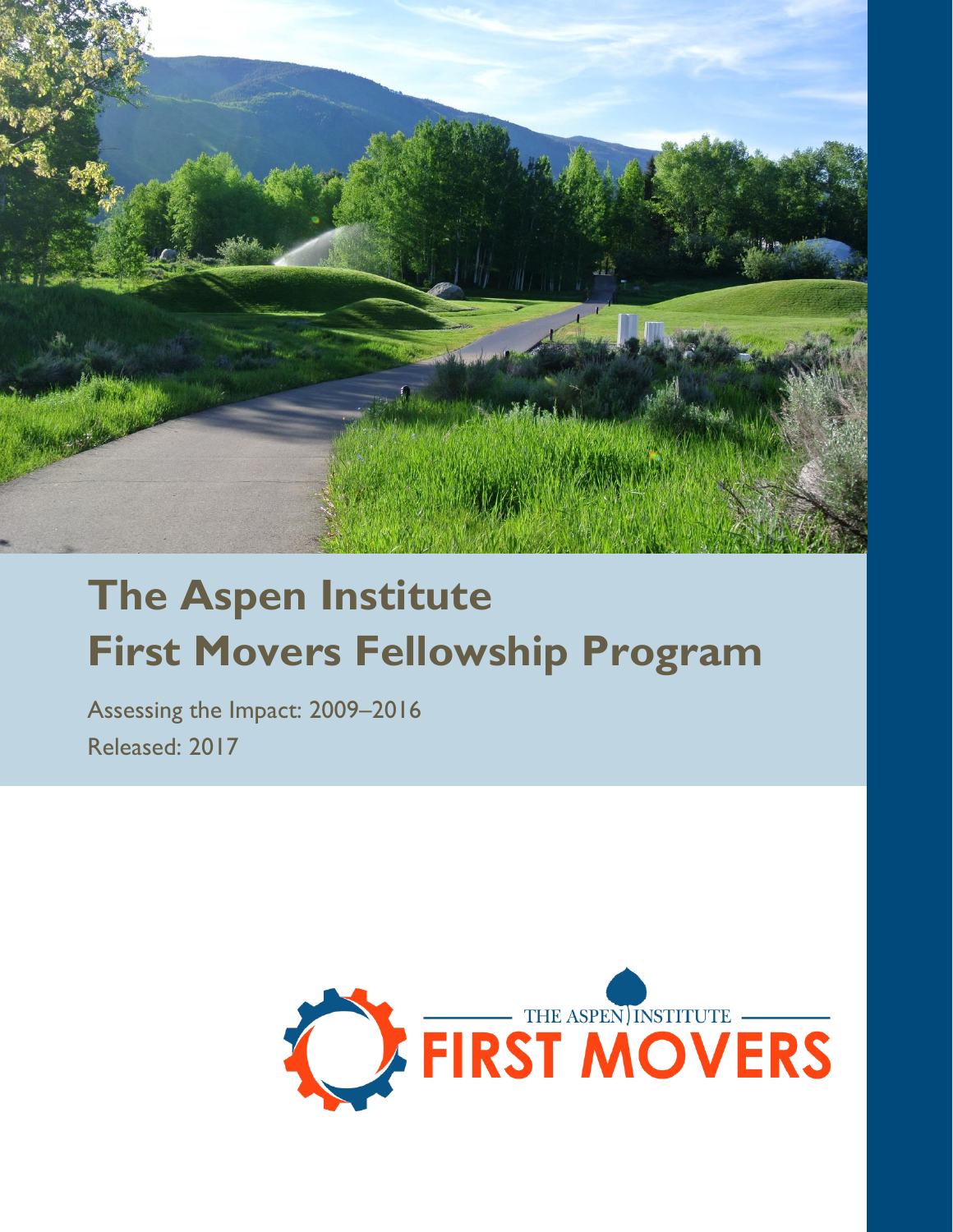## Assessing the Impact: 2009-2016 **The Aspen Institute First Movers Fellowship Program**

## **Introduction**

 $\overline{a}$ 

In 2009 the Aspen Institute Business and Society Program launched a Fellowship Program for First Movers—exceptional innovators in business who are creating new products, services and management practices that achieve greater profitability for their companies and positive social and environmental impacts for the world.

The goal of the program is to strengthen the capacity of these businessmen and women to innovate and lead change in their companies. The larger mission is to build a cohort of leaders who will, over time, collectively change how business is done and how business success is measured.

Since its inception in 2009, there have been 150 Fellows from 109 companies headquartered in 21 countries complete the program. These Fellows represent a wide range of industries, from retail to automotive to technology. They also have wide ranging responsibilities within their companies, a diversity that reflects a fundamental tenet of the program: social innovation can happen anywhere along the value chain of an enterprise.

The program includes three four-day seminars over the year, during which Fellows are provided with an innovation toolkit. The seminars serve as a laboratory for the innovation project that each Fellow is required to undertake during the Fellowship. Between seminars, Fellows participate in peer coaching groups and a series of topical calls intended to support their efforts to advance their innovation projects.

Independent evaluation has been a core component of the program. Dr. Shari Cohen, an experienced evaluator of leadership programs has worked closely with the Fellowship's Design Team to assess the program's impact on the Fellow and the Fellow's company. What follows is a summary of our research from the first seven years of the program.<sup>1</sup>

## **Table of**

#### **Contents**

| I              | <b>Introduction</b>                                            |
|----------------|----------------------------------------------------------------|
| $\overline{2}$ | <b>Impact on</b><br><b>Companies</b>                           |
| 4              | <b>Impact on</b><br><b>Individuals</b>                         |
| 6              | <b>Impact on</b><br><b>Projects</b>                            |
| 7              | <b>Impact on</b><br><b>Industry</b>                            |
| 8              | <b>Success Factors</b>                                         |
| 9              | <b>First Movers</b><br><b>Fellowship</b><br><b>Design Team</b> |

<sup>&</sup>lt;sup>1</sup> The evaluation is based on phone interviews with Fellows, online surveys, written materials submitted by the Fellows, and direct observation at the Fellowship seminars. Interviews are also conducted with many of Fellows' "Thought Partners." Citations in this report are based on feedback from completed surveys from classes 2009-2016. Thought Partners are colleagues, selected by the Fellows, who serve as advisors, champions, sounding boards and connectors.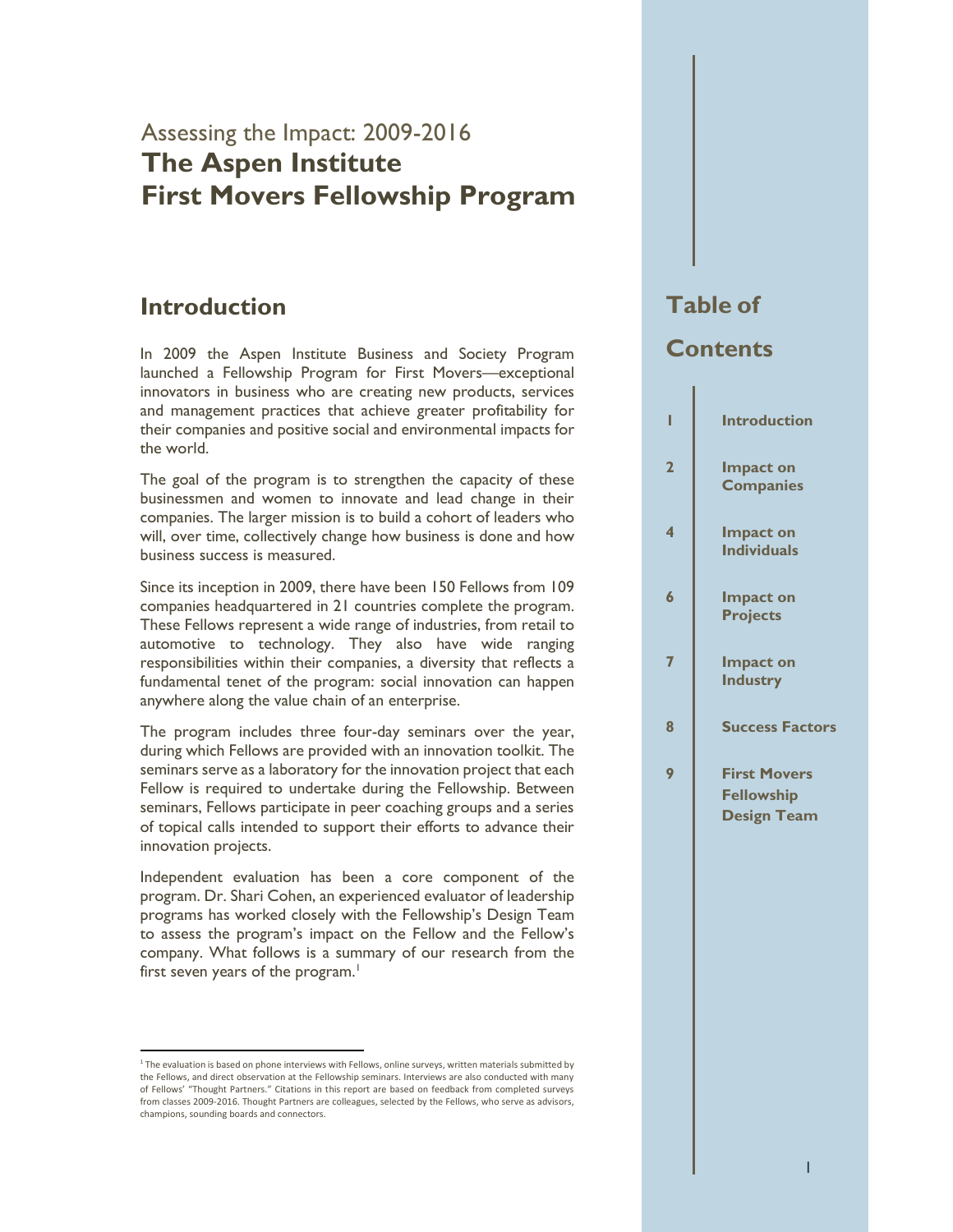## *Key Findings - Highlights:*

#### **1. Impact on Companies**

Companies report significant return on their investment in the Fellowship; more than 20 have selected multiple employees for the Fellowship.

#### **2. Impact on Individuals**

Fellows report transformative impact in their level of confidence, their ability to advance an innovation in their companies, and their clarity of purpose in their work.

#### **3. Impact on Projects**

Fellows have launched wide-ranging innovations that have business benefits and create positive social and environmental change.

#### **4. Impact on Industry**

A growing number of Fellows are reaching beyond their company's borders to impact the way their industry operates.

> Coming to terms with who you are as a leader, who you want to be, to gain greater confidence, and be able to develop a new set of tools to influence an organization... those are things that I take with me.

> > Agata Ramallo Garcia, Nike (seventh cohort of Fellows)

## *Key Findings:*

#### **1. Impact on Companies**

**Companies report significant return on their investment in the Fellowship; more than 20 have selected multiple employees for the Fellowship**.

*Key impacts include:*

**1) Leadership growth:** More than anything else, companies see the Fellowship as contributing to a high value employee's growth as a leader. Some company representatives, who serve as Thought Partners to the Fellows, report step changes in the operational effectiveness of the Fellows as evidenced by promotions, increased credibility and authority.

As Thought Partners confirm, the tools for influencing, which include storytelling, mapping the informal pathways of power in their organizations, and piloting before launching initiatives, are significant boosts to most Fellows' ability to make change in their companies and in so doing to add value. As one Thought Partner noted about the Fellow he worked with, "she is great with data, but her meetings would be sub-optimized. Now she really knows how to leverage those. So her value to the company, whatever project she gets assigned to, the chances of it succeeding are much greater and at a higher level." Another Thought Partner said of the Fellow he worked with, "he carries a lot of credibility that he did not have prior to the program." Thought Partners also confirm that as a result of the program, Fellows exhibit greater confidence and reach higher.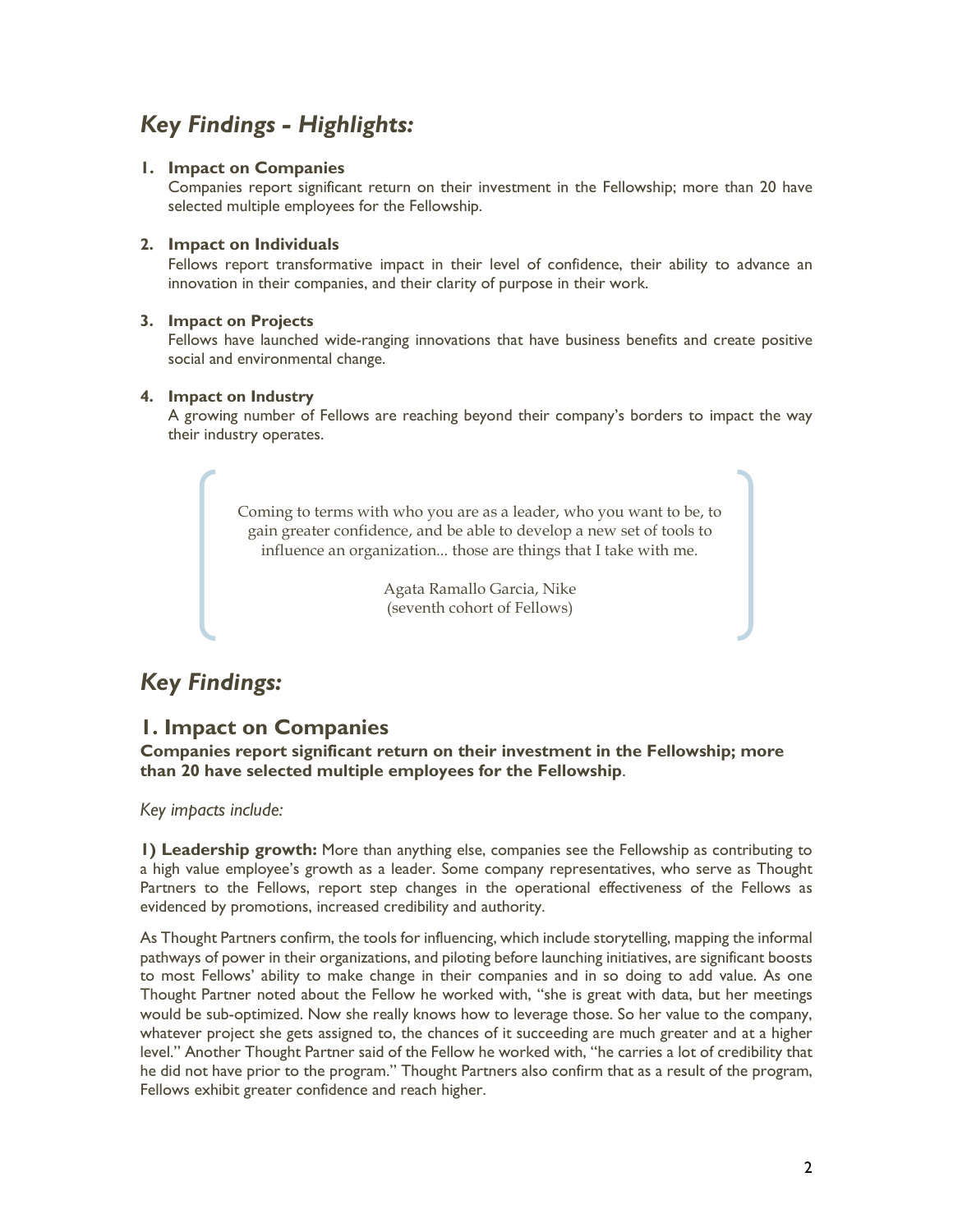Through spending time with other Fellows who challenge and reframe how she thinks of [her work,] she was able to step into her role with greater purpose and confidence.

> Company Thought Partner (for Fellow from fourth cohort)

**2) Fellows learn from the innovation practices of other companies:** Many Fellows report that as a result of their exposure to innovators in different companies they have been able to share insights about diverse approaches to innovation and to creating social/environmental value.

**3) Projects can contribute significant value to the company:** In a typical business setting, innovation projects in large companies have a high failure rate, often cited at 80–90 percent. While all Fellows' projects do not ultimately succeed, more than half are seen as contributing immediate and significant value to the sponsoring organization.

For example, David Aycan, Portfolio Director at IDEO (seventh cohort), whose project involved designing and scaling a tool that helps organizations assess their creative competitiveness, said, "in terms of the project and its ability to impact IDEO, I think it could have huge material benefits financially, but I think more importantly it will contribute to the organization's mission."

**4) Rewards and supports rising talent:** Some companies value the program as a way to reward and support top talent. Program participation enables Fellows to find a way to thrive as innovators. One Thought Partner talked about the important retention role of the program for his company's Fellow: "It allowed him to find similarly thinking people, a network he can access any time. It added a kind of diversity and freedom and exploration that he would not have had. We could have tried to create it here, but it would not be as enriching if he was only experiencing our internal environment."

> What Aspen did was take a super smart person who was operating in her box and created the right motivation to stretch [her] beyond current boundaries, and do something adjacent but completely new that will deliver tremendous value to the company.

> > Thought Partner (for Fellow from fifth cohort)

**5) Ripple effects:** The program encourages Fellows to bring back materials and insights from the seminars to their companies. They do so in many ways: acting as an institutional resource on social and environmental innovations important to the company; using specific tools and readings from the seminars with their teams and networks; developing greater leadership skills; engaging others in their projects; and sharing insights on change leadership from the Design Team and other Fellows. Companies report that the return on investment is much greater when Fellowship-related knowledge is shared. Several participating organizations have created smaller internal versions of a "First Mover" style program. Approximately three-quarters of Fellows saw ripple effects in their organizations as a result of their participation in the program.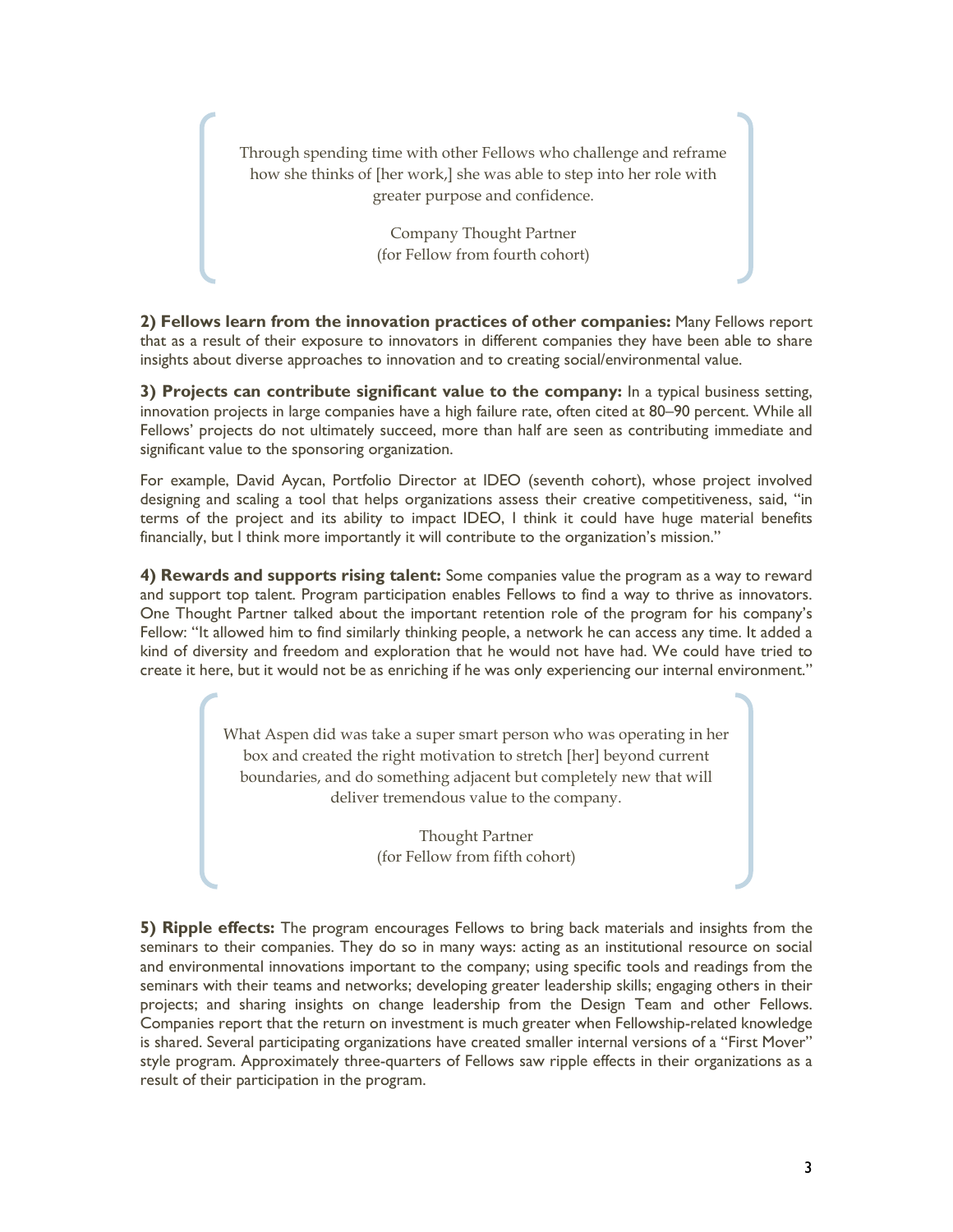Anna Walker (seventh cohort) of Levi Strauss & Co. points to the broad applicability of the Aspen skill set. "The benefit really has been the skill building around asking questions, reframing, finding opportunity. Several other initiatives besides my project have come out of my team, out of me, in the last three months, that I really credit to the reflection and way of organizing and thinking and engaging and looking at new projects and challenges that came from Aspen."

> [On reframing] now I look at things from a different angle, and I do that with my team and challenge them to reframe, so those tools are helping us manage better, which ultimately benefits the company.

> > Carrie Hughes, Verizon (seventh cohort of Fellows)

### **2. Impact on Individuals**

**Fellows report transformative impact in their level of confidence, their ability to advance an innovation in their companies, and their clarity of purpose in their work.**

Over the seven years of the program, virtually all of the Fellows, including those whose projects did not advance or who left their companies, report that they grew as individual leaders and found the program valuable.

Many Fellows talk about the program experience as a "before" and "after," and see participation as a turning point in their careers or in the sense of their own potential as leaders and change-makers.

Liz Vyas (seventh cohort) is now Associate Director, Asset Oerations at global biotechnology company Biogen. Her project goal was to promote increased gender inclusion for Biogen and the communities Biogen serves. As a result of her participation in the Fellowship, Liz connected to a wide variety of new individual and organizational contacts. 'Without the Fellowship, I would not have had a reason to approach my project sponsor, who ended up being a great ally in this process. I would not have had a reason to reach out to The White House Council on Women and Girls, to the NIH, nor to any of the internal Biogen employees with whom I spoke. Under the name of the Fellowship, I was able to cross organizational lines and boundaries that I would not have been able to otherwise.'"

#### *Fellows report four key elements of leadership growth:*

**1) Confidence:** Erin Bina (fourth cohort), now Product Management Excellence Leader at General Electric, said, "The big change for me was that the Aspen Institute really opened up a new world of possibility for me. I am able to take that enthusiasm and that confidence to do the type of work I want to do within my organization." For some Fellows, confidence comes from the very fact of being selected. Others gain confidence from the experience and from the fact that as Fellows, they are not alone as they work for change.

**2) Motivation:** One of the most distinctive components of the program is its ability to connect Fellows' professional work to a deeper sense of purpose. This connection is the wellspring of motivation, courage and conviction necessary to advance new ideas in complex environments.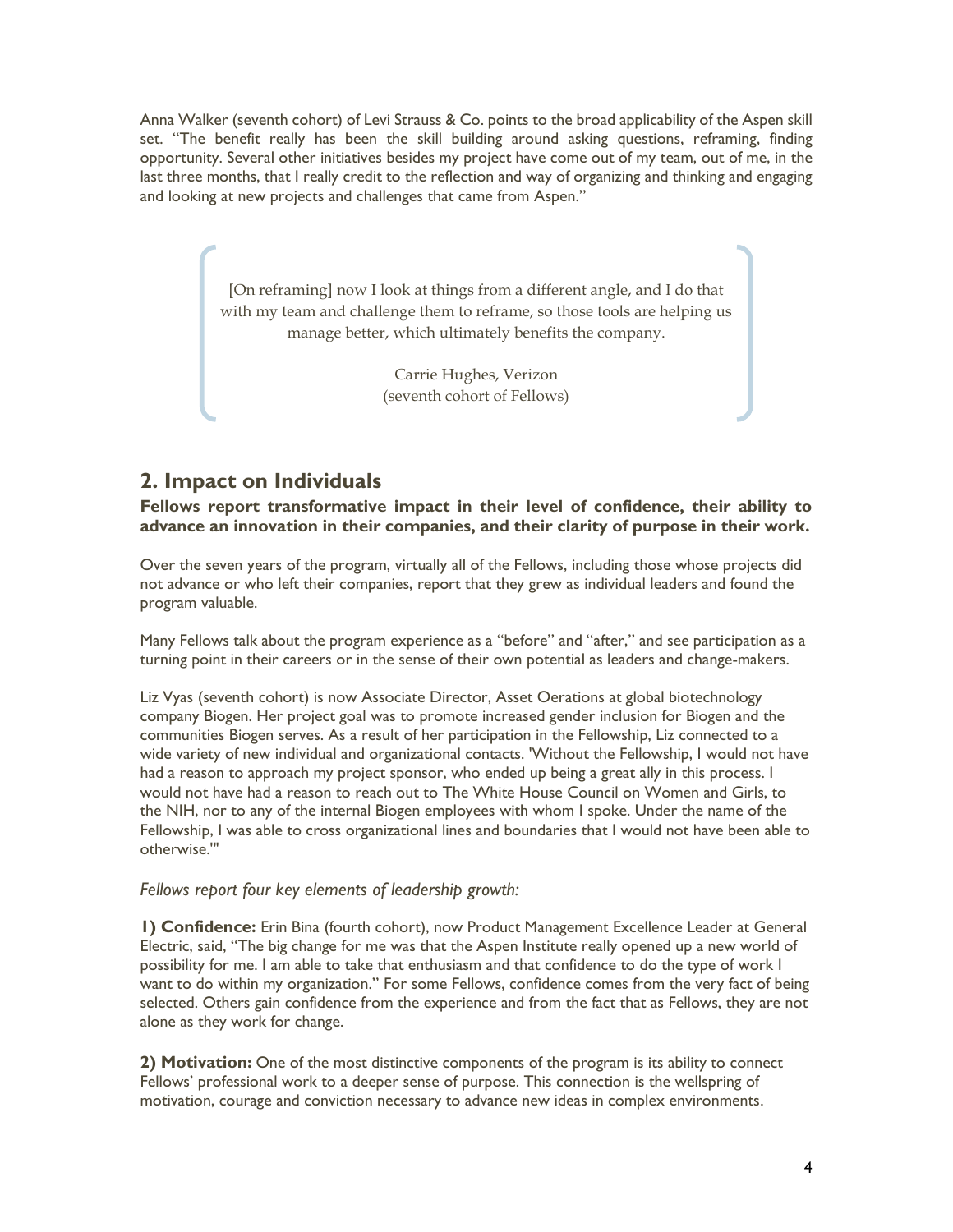Connie Wang (sixth cohort) of LinkedIn said, "The Fellowship redefined how I saw purpose at work. It inspired me to change roles at LinkedIn, from managing global social media to bringing member stories to all of our communications internally and externally, bringing more humanity into the brand while building the brand at the same time."

**3) A toolkit:** The innovation and influencing toolkit that Fellows work with and take away from the program enables them to advance their projects and to push forward other initiatives in their firms at a much higher level than before. From problem reframing to storytelling understanding informal flows of power and influence, Fellows are equipped with the frameworks and skillset they need to succeed.

Jenifer Bice (fourth cohort) of Walmart said, "Before Aspen I was thinking of the project in terms of a pure communication focus rather than asking what impact it can have on our work force and the significant work force challenges that we face. It reframed the way I think about it, talk about it, the impact it can make."

**4) A peer network:** Many Fellows come to the program with networks anchored to their area of professional focus. What they're often missing are connections to individuals in complementary and distinct industries. Despite these differences – or perhaps because of them – Fellows report exposure to new perspectives and the generation of new insights as a result of the peer network. Indeed, the peer network is the most frequently cited benefit of the program. The support and collegiality they receive from other Fellows allows them to persevere in the face of obstacles, often long after the program ends. The ability to create meaningful and enduring bonds is part of the unique Aspen approach to cohort-based learning.

Doug Coleman (seventh cohort) of Toyota summarized the feelings of many Fellows in saying, "There's nothing quite like knowing you're not alone in what you're doing… having those peer connections is the best part."

> While intellectually I knew that trying to do innovation inside of a big company is not easy, and I knew that there would be other people in other companies who had similar experiences, there's really no substitute for being in a room full of people who are going through that, and connecting with those people. It helps you to top up your resilience and to keep going by putting a floor on the downturns that inevitably happen. I came out of the end of the Fellowship in a very different spot than when I went in.

> > Mark Pickens, Visa (sixth cohort of Fellows)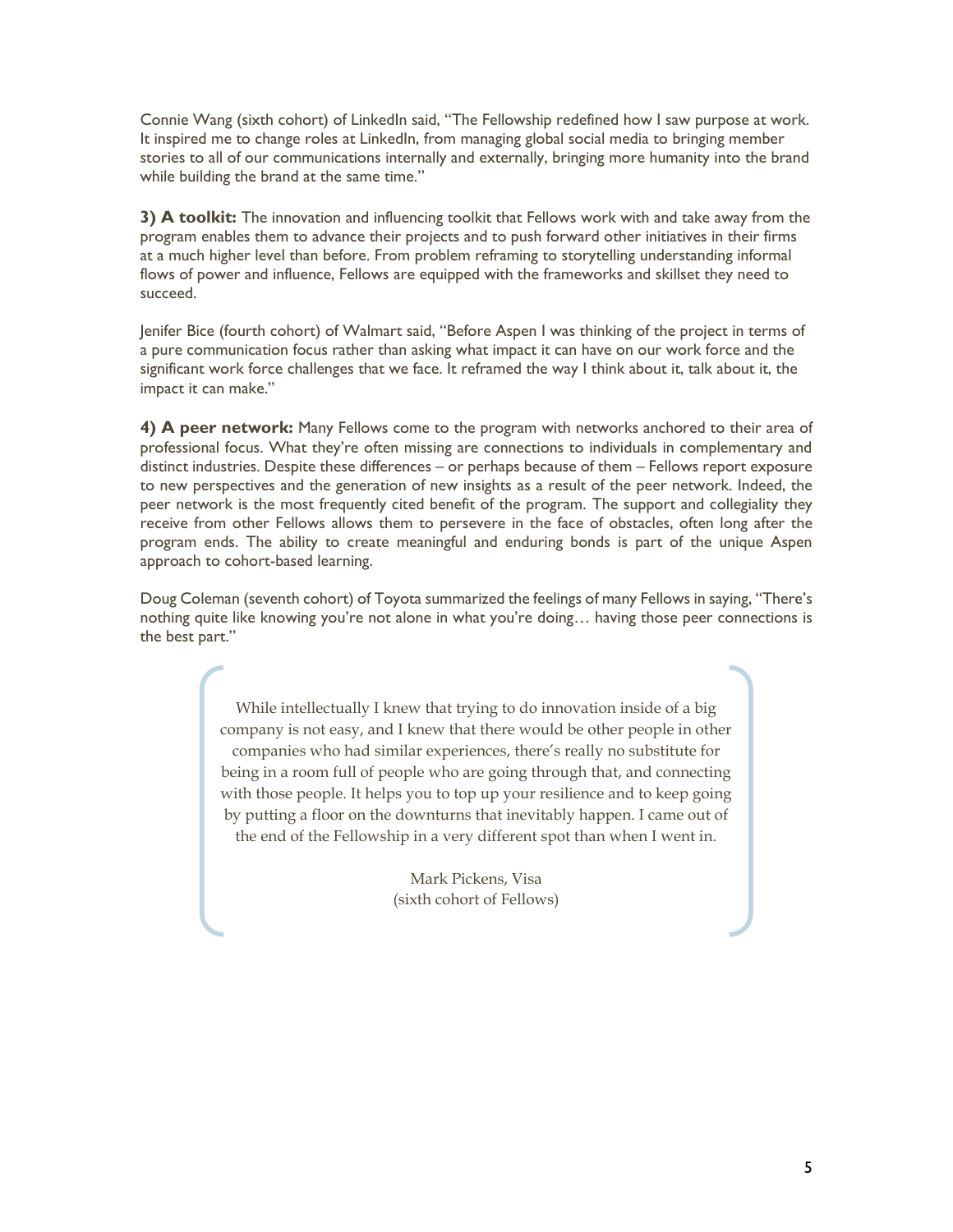## **3. Impact on Projects**

#### **Fellows have launched wide-ranging innovations that have business benefits and create positive social and environmental change.**

Most Fellows across the seven cohorts moved innovation projects from early conceptualization to implementation, often setting up pilots to test ambitious projects. Several Fellows each year have brought their initiatives to scale.

Almost two-thirds of Fellows say that without their participation in the First Movers Program, they would never have developed their innovation projects, they would not have advanced those projects, or they would have advanced them more slowly.

Jon Mangum (seventh cohort), Sales Manager at Dow Water & Process Solutions, credits the Fellowship for enabling his efforts to increase access to clean water in developing economies. "This [project] would likely never have happened if I had not been in the Fellowship… The Aspen program really helped me think about how to step back and consider the bigger picture, and tell an effective story that people can get behind and buy into."

> Aspen helped me understand the impact of using storytelling and emotion rather than data alone to engage people differently and effect change. The program also helped me add nuance and complexity in my approach to solving problems, bringing about change, and getting people aligned with a vision... I found that really useful.

> > Cat Oyler (seventh cohort of Fellows)

Safir Bellali (sixth cohort) is Innovation Lead at Vans, a VF company (VF Corporation also owns brands such as The North Face, Timberland and Nautica). As part of his Fellowship project, which aimed to leverage new technologies in order to reintroduce U.S. manufacturing into the production process, Safir set in motion a series of pilot projects to significantly change the company's approach to product creation. As a result of his participation in the Fellowship, Safir was able to bring attention to this project and to his own leadership. One of the pilot projects received the highest number of votes in an internal selection for VF "big idea" projects, and Safir was promoted into the VF Global Innovation structure and asked to represent Vans as the Global Innovation brand lead. This enabled him to speak at an entirely different level of seniority and influence in the corporation.

JoAnn Stonier (third cohort) of MasterCard set out to elevate her company's focus on data privacy issues. As a result of the Aspen Fellowship year she was able to create "a whole program to have a conversation around privacy and information values with our employees." JoAnn, now Executive Vice President of Information Governance and Privacy, is responsible for MasterCard's data and privacy approaches on a global scale. "The Fellowship experience helped me identify and create many of the tools for this journey," she said.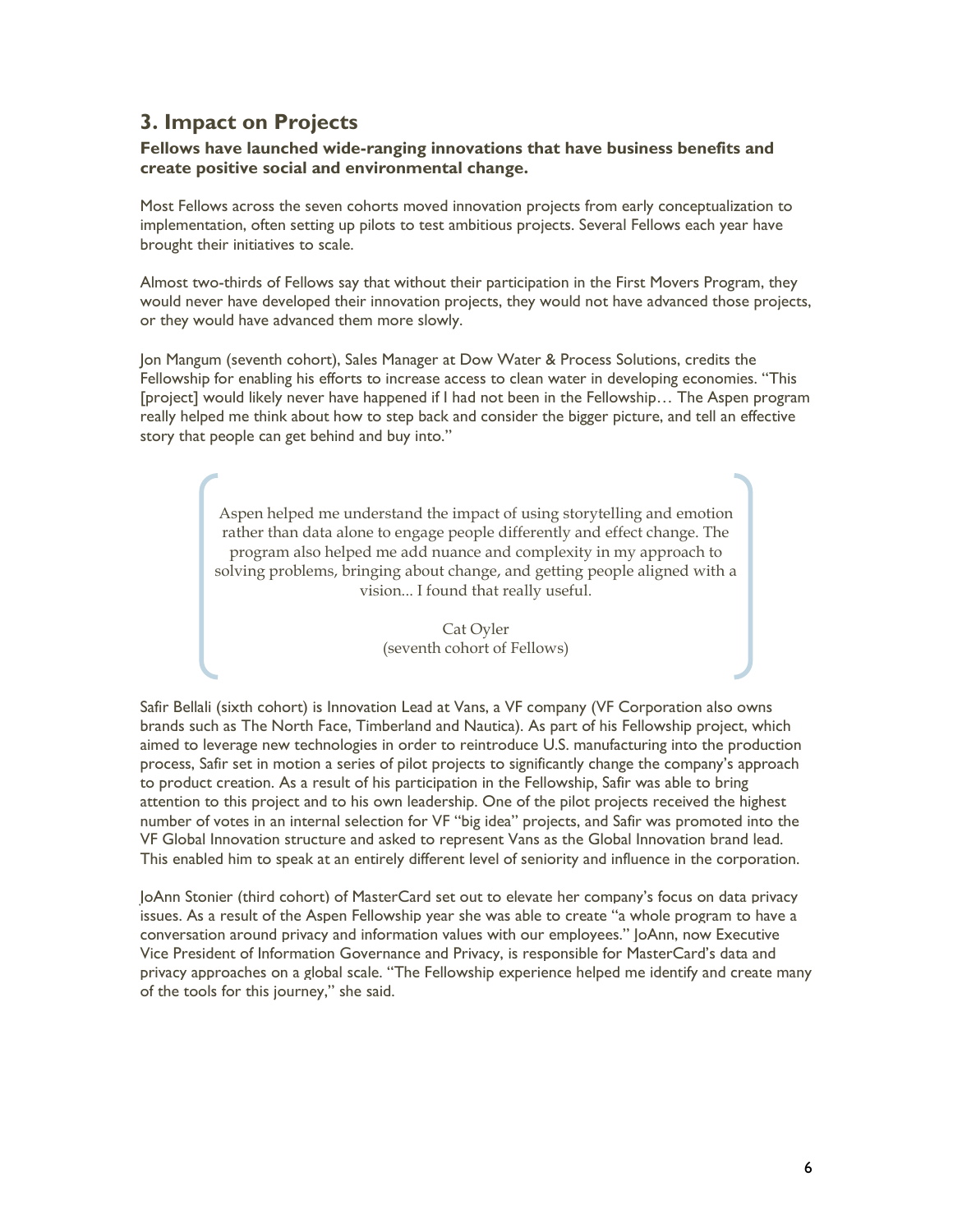### **4. Impact on Industry**

#### **A growing number of Fellows are reaching beyond their company's borders to impact the way their industry operates.**

Erin Fitzgerald Sexson (first cohort), now Senior Vice President of Global Sustainability for the Innovation Center for U.S. Dairy®, credits the Fellowship with giving her the tools and confidence to build the dairy industry's voluntary and proactive leadership in sustainability which is increasingly recognized as a model for other sectors. Erin's role has now expanded to collaborate with health professionals and other experts in the U.S. and globally, including the Food and Agriculture Organization of the United Nations. As a demonstration of the cutting edge work that Erin has led in the dairy industry, in October 2015 the White House named her one of 12 Champions of Change for Sustainable and Climate-Smart Agriculture.

Meg Burritt (sixth cohort), formerly of Raley's grocery stores and now West Coast Regional Procurement Director at Blue Apron, credits the Fellowship experience for enabling her to launch a pioneering project called "Real Good Produce." The project reduced food waste by selling imperfect produce at discounted prices. In turn, this program allowed communities that would otherwise not be able to afford produce, make healthier eating choices for their families. The project not only brought great value and exposure to Raley's, but impacted the larger industry by spurring many comparable initiatives.

Recognizing the increasing, industry-wide achievements of its Fellows, in 2015 the program launched a number of "impact clusters"—groupings of Fellows across classes who are addressing a common problem (such as financial inclusion, community development, sustainable supply chains, or linking talent development to sustainability) or who are working across the value chain within a particular area. The goal of these impact clusters is to establish communities of practice wherein practitioners can share resources, insights and strategies, with the intention of leading toward more systemic and industry-spanning change.

## **Success Factors**

**Fellows and Thought Partners across the seven years have commented on the high quality and unique approach of the First Movers Fellowship relative to other leadership programs.**

*What are the success factors?*

**1) The innovation project:** The rigorous focus on a project that is both innovative and strategically significant for the company grounds the Fellowship experience. Given that companies are results focused, project successes enable Fellows to leverage the learning from the program. As one Thought Partner said, "if you can come back with concrete project advances and then use it as a way to talk to people about the 'softer' skills that helped you do so, you are much more likely to get a hearing."

**2) The deep connection to personal purpose:** The fact that Aspen does not shy away from deep personal exploration, and the emphasis on reflection and values also elevates the program above other professional development opportunities most Fellows have experienced.

The program helps Fellows connect with the passion and purpose that inspires their work. This is furthered by intensive immersion of three four-day seminar experiences in beautiful, remote settings.

**3) The strength of the community:** The quality of the group that Aspen recruits each year and the collaborative community that is created is a key success factor. Fellows and company sponsors comment that the knowledge they get from other Fellows enables them to broaden their perspectives.